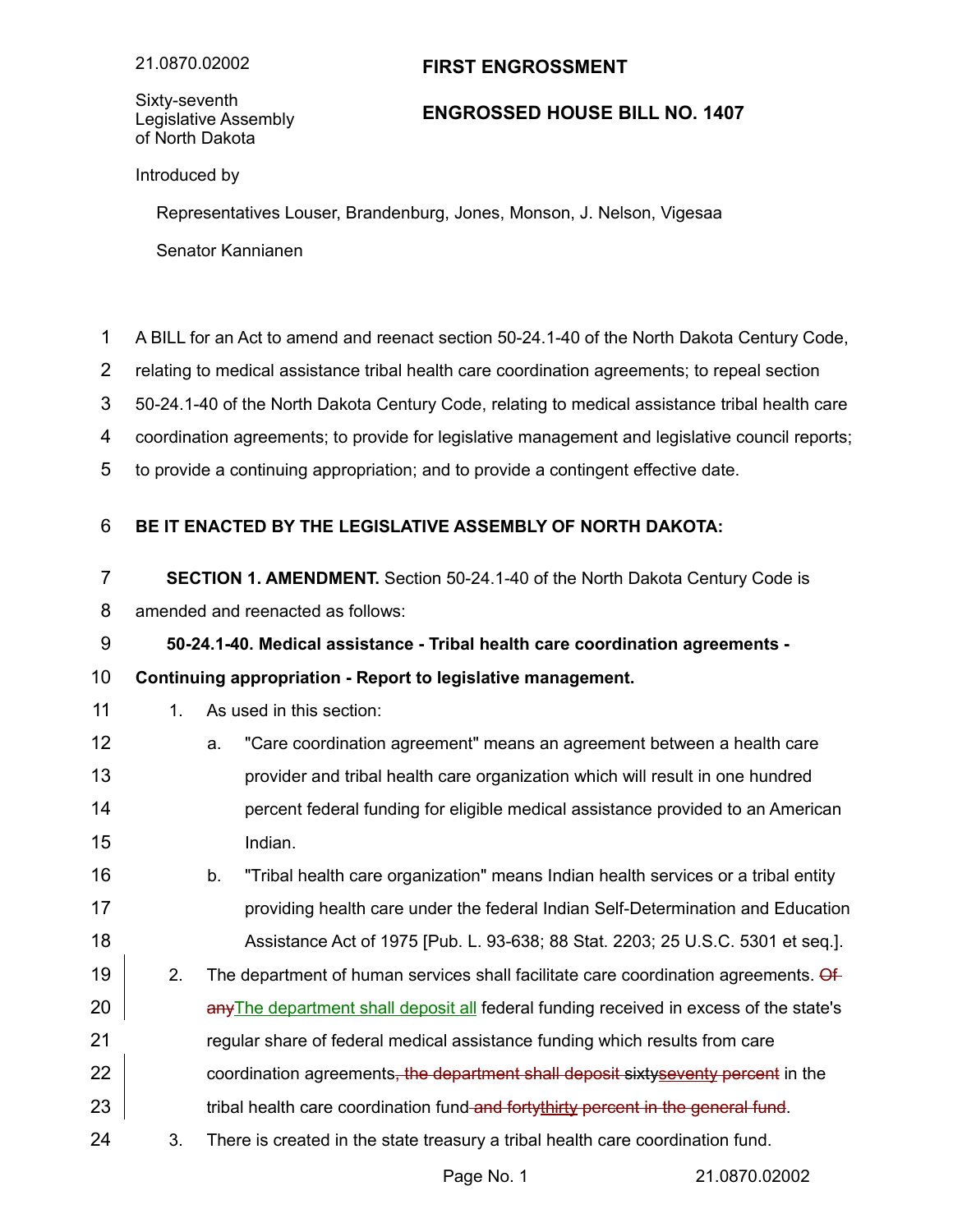Sixty-seventh Legislative Assembly

| 1              | a. | Moneys in the fund are appropriated to the department on a continuing basis for    |
|----------------|----|------------------------------------------------------------------------------------|
| $\overline{2}$ |    | distribution to a tribal government in accordance with an agreement between the    |
| 3              |    | department and a tribal government. The agreement between the department           |
| 4              |    | and a tribal government must require the tribe to:                                 |
| 5              |    | (1)<br>Use the money distributed under this section for health-related purposes    |
| 6              |    | related to the ten essential services of public heath identified by the federal    |
| 7              |    | centers for disease control and prevention and the development or                  |
| 8              |    | enhancement of community health representative programs or services;               |
| 9              |    | however, through June 30, 2025, no more than seventy-five percent and              |
| 10             |    | thereafter, no more than thirty-five percent may be used for capital               |
| 11             |    | construction. Health-related purposes may include population health-               |
| 12             |    | programs or services, marketing or education related to health-related-            |
| 13             |    | programs or services, or developing or enhancing community health-                 |
| 14             |    | representative programs or services. Health-related purposes may not-              |
| 15             |    | include capital construction, stipends to individuals for services, or services-   |
| 16             |    | that are covered by Indian health services, Medicaid, or other third-party         |
| 17             |    | payers, or state-funded programs.                                                  |
| 18             |    | (2)<br>Submit to the department annual reports detailing the use of the money      |
| 19             |    | distributed under this section.                                                    |
| 20             |    | (3)<br>Submit to the department every two years an audit report, conducted by an   |
| 21             |    | independent licensed certified public accountant, of the tribal government         |
| 22             |    | use of the money distributed under this section. A tribal government may           |
| 23             |    | use money distributed under this section to pay for this audit report. At the      |
| 24             |    | discretion of a tribal government, an audit may be conducted more often            |
| 25             |    | than every two years.                                                              |
| 26             | b. | The distribution of moneys from the fund to a tribal government must be in         |
| 27             |    | proportion to the federal funding received from care coordination agreement        |
| 28             |    | requests for services originating from within that tribal nation.                  |
| 29             | C. | At least annually, upon completion of any auditing and verification actions of the |
| 30             |    | department, the department shall distribute moneys from the fund to the tribal     |
| 31             |    | government.                                                                        |